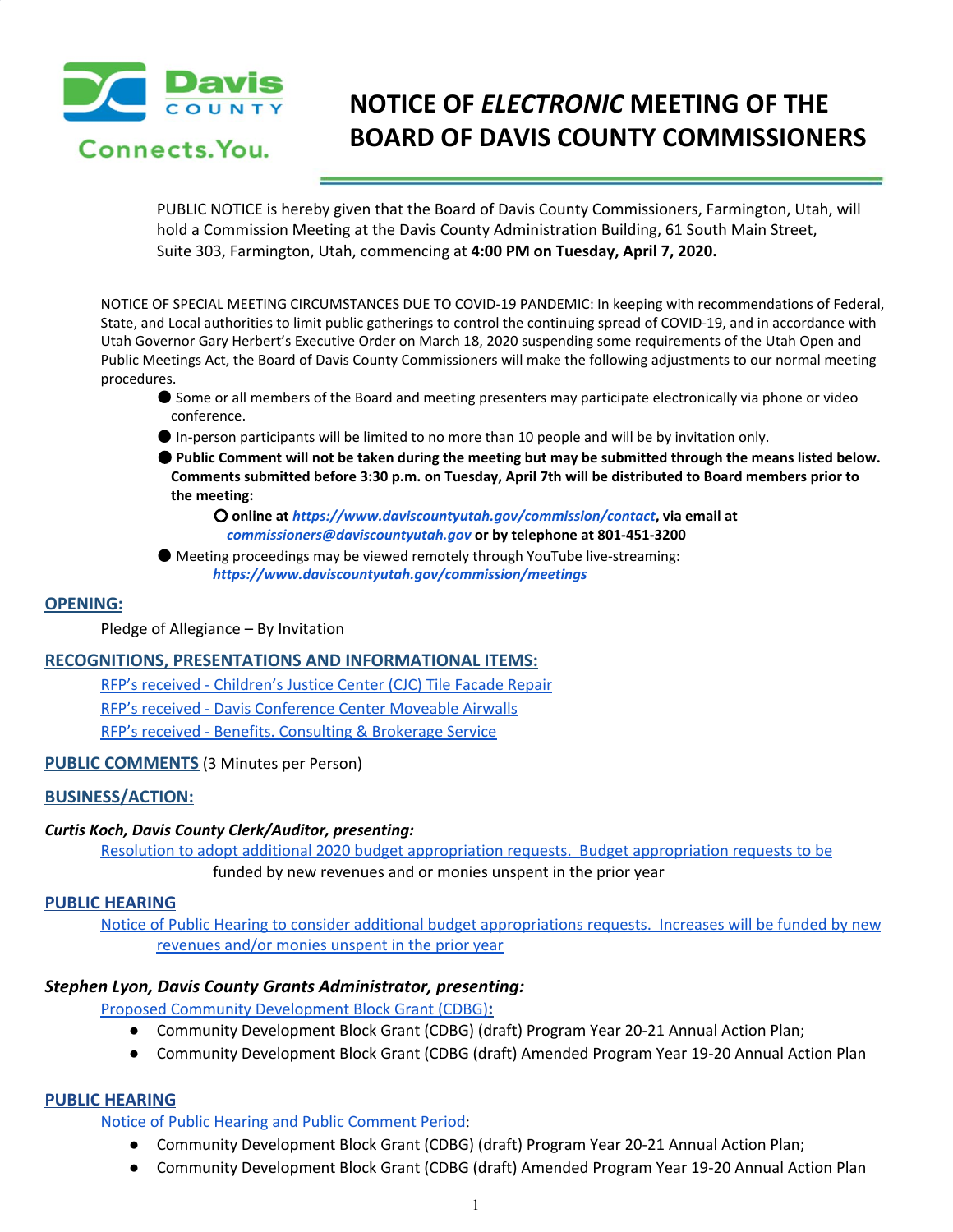## *Stephen Lyon, Davis County Grants Administrator, presenting:*

Subrecipient Agreement with Open Doors - PY19 Community [Development](https://drive.google.com/a/co.davis.ut.us/file/d/1uEih-lta_uPrZlD-nSorB1Ofu-7UJ0OH/view?usp=drivesdk) Block Grant (CDBG) program funding for Quarantine Rapid [Re-Housing](https://drive.google.com/a/co.davis.ut.us/file/d/1uEih-lta_uPrZlD-nSorB1Ofu-7UJ0OH/view?usp=drivesdk) Project (payable)

## *Chief Deputy Susan Poulsen, Davis County Sheriff's Office, presenting:*

Amendment with Archiplex Group LLC - to include address omitted in agreement for [architectural](https://drive.google.com/a/co.davis.ut.us/file/d/1sYCspsGBU9grBhmiNcvQnKuVyp_iAIVZ/view?usp=drivesdk) services (N/A)

#### *Brian Hatch, Davis County Health Director, presenting:*

[Amendment](https://drive.google.com/a/co.davis.ut.us/file/d/1JYPZ5KU7l6AWkgxr6SMhgKC4oZoaxIvJ/view?usp=drivesdk) with Utah Department of Health - Maternal and Child Health (MCH) adding a deliverable (receivable)

## *Kristal Blessett, Davis County Event Coordinator, presenting:*

Agreement with Carden [International](https://drive.google.com/a/co.davis.ut.us/file/d/16yqAfGkY9QjBhnjYNw7Yj82nSv32kwsV/view?usp=drivesdk) Circus Inc. - elephant shows and rides at 2020 Davis County Fair (payable)

Agreement with Live A Little [Productions](https://drive.google.com/a/co.davis.ut.us/file/d/1zmzCIVRfU_6BeXmSDpFKaZLRfltcMNi6/view?usp=drivesdk) - Monster Truck Insanity Tour Show on opening night of 2020 Davis [County](https://drive.google.com/a/co.davis.ut.us/file/d/1zmzCIVRfU_6BeXmSDpFKaZLRfltcMNi6/view?usp=drivesdk) Fair (receivable)

## *Mike Moake, Davis County Marketing & Events Coordinator, presenting:*

Agreement with Martha Silva - rented space for privately hosted [Quinceanera](https://drive.google.com/a/co.davis.ut.us/file/d/19erOznucFvP9RlmT_Io0N1x9wi8Abq6X/view?usp=drivesdk) party (receivable)

#### *Dave Hansen, Davis County Legacy Events Center Director, presenting:*

[Agreement](https://drive.google.com/a/co.davis.ut.us/file/d/1V2RFXD2yuHv2OlYJPCJMAjzlBPjBsoKm/view?usp=drivesdk) with Broken Heart Rodeo Company LLC - stock contractor for the 2020 Davis County Fair Rodeo (payable)

Summary list of rental [agreements](https://drive.google.com/a/co.davis.ut.us/file/d/1E1I73tzIBcM912DmGrXEDfCKefN_6CmB/view?usp=drivesdk) (21) at Legacy Events Center (receivables)

#### *Jeff Oyler, Davis County Planning Manager, presenting:*

Resolution and interlocal agreement with Clinton City - [Proposition](https://drive.google.com/a/co.davis.ut.us/file/d/1G891OlO5ByQ8Qdb1-8dgmQv3wTpThYT_/view?usp=drivesdk) 1 grant to construct the Cemetery Trailhead (payable)

Resolution and interlocal agreement with Fruit Heights City - [Proposition](https://drive.google.com/a/co.davis.ut.us/file/d/1t8lh0BaewyBKwUhmCM6dNWJ3M3pZTmCM/view?usp=drivesdk) 1 grant for the Green Road and [Country](https://drive.google.com/a/co.davis.ut.us/file/d/1t8lh0BaewyBKwUhmCM6dNWJ3M3pZTmCM/view?usp=drivesdk) Lane [sidewalk](https://drive.google.com/a/co.davis.ut.us/file/d/1t8lh0BaewyBKwUhmCM6dNWJ3M3pZTmCM/view?usp=drivesdk) project (payable)

#### *Tony Thompson, Davis County Property Manager, presenting:*

Finalize a Quitclaim Deed and receive closing [documents](https://drive.google.com/a/co.davis.ut.us/file/d/1Sg1Ky-P7FUfps3Xxe0dP5WAokNqWTQo3/view?usp=drivesdk) from U S Title Company as part of a negotiated sale to Dominion Energy Utah on the sale of surplus real property known as part of Tax ID [08-076-0122](https://drive.google.com/a/co.davis.ut.us/file/d/1Sg1Ky-P7FUfps3Xxe0dP5WAokNqWTQo3/view?usp=drivesdk) (N/A[\)](https://drive.google.com/a/co.davis.ut.us/file/d/1Sg1Ky-P7FUfps3Xxe0dP5WAokNqWTQo3/view?usp=drivesdk) Approval to issue a Permit to Enter and [Construct](https://drive.google.com/a/co.davis.ut.us/file/d/1pIKSkKJ9-qD9ojkfwpLzx-LRPF2K6Z95/view?usp=drivesdk) to UDOT on real property owned by Davis County known as Tax IDs 07-080-0023, 11-117,0079, 11-117-0078, 11-117-0010 and 11-022-0044 - proposed [improvements](https://drive.google.com/a/co.davis.ut.us/file/d/1pIKSkKJ9-qD9ojkfwpLzx-LRPF2K6Z95/view?usp=drivesdk) for US-89; [Farmington](https://drive.google.com/a/co.davis.ut.us/file/d/1pIKSkKJ9-qD9ojkfwpLzx-LRPF2K6Z95/view?usp=drivesdk) to I-84 project (N/A)

## **[B](https://drive.google.com/a/co.davis.ut.us/file/d/1pIKSkKJ9-qD9ojkfwpLzx-LRPF2K6Z95/view?usp=drivesdk)OARD OF EQUALIZATION:**

[Property](https://drive.google.com/a/co.davis.ut.us/file/d/1dHrE5cmT-ljiXeL1CFVKVP6pYpxSCTUq/view?usp=drivesdk) Tax Register

## **CONSENT ITEMS:**

- Check Registers
- Commission Work Sessions Minutes: [March](https://drive.google.com/a/co.davis.ut.us/file/d/1aBXiwyF58KcarTb37UzEg2Fab4QgNwFn/view?usp=drivesdk) 10 2020

## **COMMISSIONER COMMENTS**